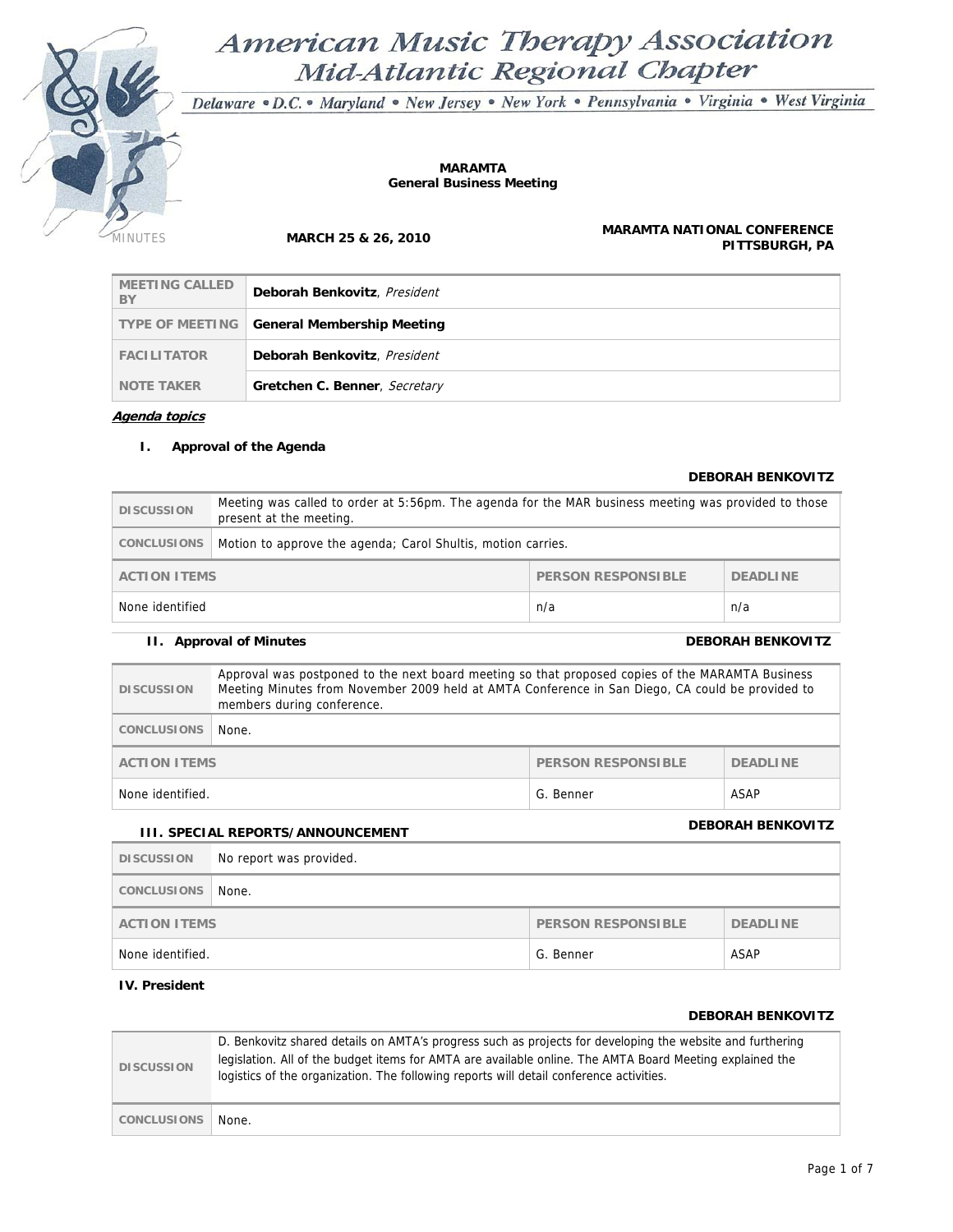| <b>ACTION ITEMS</b> | <b>PERSON RESPONSIBLE</b> | <b>DEADLINE</b> |
|---------------------|---------------------------|-----------------|
| None identified.    | n/a                       | n/a             |

#### **IV. President-Elect**

#### **A. CONSTITUTION & BYLAWS KRISTEN O'GRADY**

**DISCUSSION**  Motion to dispense reading the revisions for the constitution; E. Abbott. Motion passes. K. O'Grady reminded members that the changes may be reviewed tonight and then voting will occur during tomorrow's meeting. Bylaw change suggestions were presented for the following bylaws: Article II, Section 3, Article IV, Section 3; Article V, Section 3; Article VI, Section 1 and Section 3; Article VI, Section 5; Article VIII, Section 1; Article VII, Section 3; Article XI; Article XII. These revision suggestions related to consistent wording, schedule changes, alphabetizing, selection of assembly chair, advocacy award. She thanked committee members D. Benkovitz, B. MacLean, K. Murphy, B. Abrams & D. Polen.

| CONCLUSIONS         | None. |                           |                 |
|---------------------|-------|---------------------------|-----------------|
| <b>ACTION ITEMS</b> |       | <b>PERSON RESPONSIBLE</b> | <b>DEADLINE</b> |
| None identified     |       | n/a                       | n/a             |

#### **B.** POLICY MANUALS **EXECUTES CONSUMING THE CONSUMING OF A RESERVATION CONSUMING THE CONSUMING OF A RESERVATION OF A RESERVATION OF A RESERVATION OF A RESERVATION OF A RESERVATION OF A RESERVATION OF A RESERVATION OF A R**

| <b>DISCUSSION</b> | No report was given.                                         |     |     |
|-------------------|--------------------------------------------------------------|-----|-----|
| CONCLUSIONS       | None.                                                        |     |     |
|                   | <b>DEADLINE</b><br><b>ACTION ITEMS</b><br>PERSON RESPONSIBLE |     |     |
| None identified   |                                                              | n/a | n/a |

#### **IV. Immediate Past President**

A. Nominations

#### **BRIAN ABRAMS**

| <b>DISCUSSION</b>                                                   | B. Abrams explained that MAR Needs You is a project recruiting volunteers. Positions range in size with various<br>responsibilities. He also recruited nominations in one year for the new regional board. Contact D. Benkovitz<br>with potential candidates or to report self-interest. |  |  |
|---------------------------------------------------------------------|------------------------------------------------------------------------------------------------------------------------------------------------------------------------------------------------------------------------------------------------------------------------------------------|--|--|
| <b>CONCLUSIONS</b>                                                  | None.                                                                                                                                                                                                                                                                                    |  |  |
| <b>PERSON RESPONSIBLE</b><br><b>ACTION ITEMS</b><br><b>DEADLINE</b> |                                                                                                                                                                                                                                                                                          |  |  |
| None identified<br>n/a<br>n/a                                       |                                                                                                                                                                                                                                                                                          |  |  |

#### **V. Regional Reports and Action Items**

A. Conference

Conference Update 2010

#### **NINA GALERSTEIN & MELISSA KING**

| <b>DISCUSSION</b> | There are a record number of registrants thus far! She expressed gratefulness for the hosting city with<br>the excellent turn-out of registrants. Thankfully an incredible number of the hotel rooms are reserved and<br>being used. The money that is made on conference funds the region. |  |  |
|-------------------|---------------------------------------------------------------------------------------------------------------------------------------------------------------------------------------------------------------------------------------------------------------------------------------------|--|--|
| CONCLUSIONS       | None.                                                                                                                                                                                                                                                                                       |  |  |
|                   | PERSON RESPONSIBLE<br><b>ACTION ITEMS</b><br><b>DEADLINE</b>                                                                                                                                                                                                                                |  |  |
| None identified.  |                                                                                                                                                                                                                                                                                             |  |  |

ii. Conference Update 2011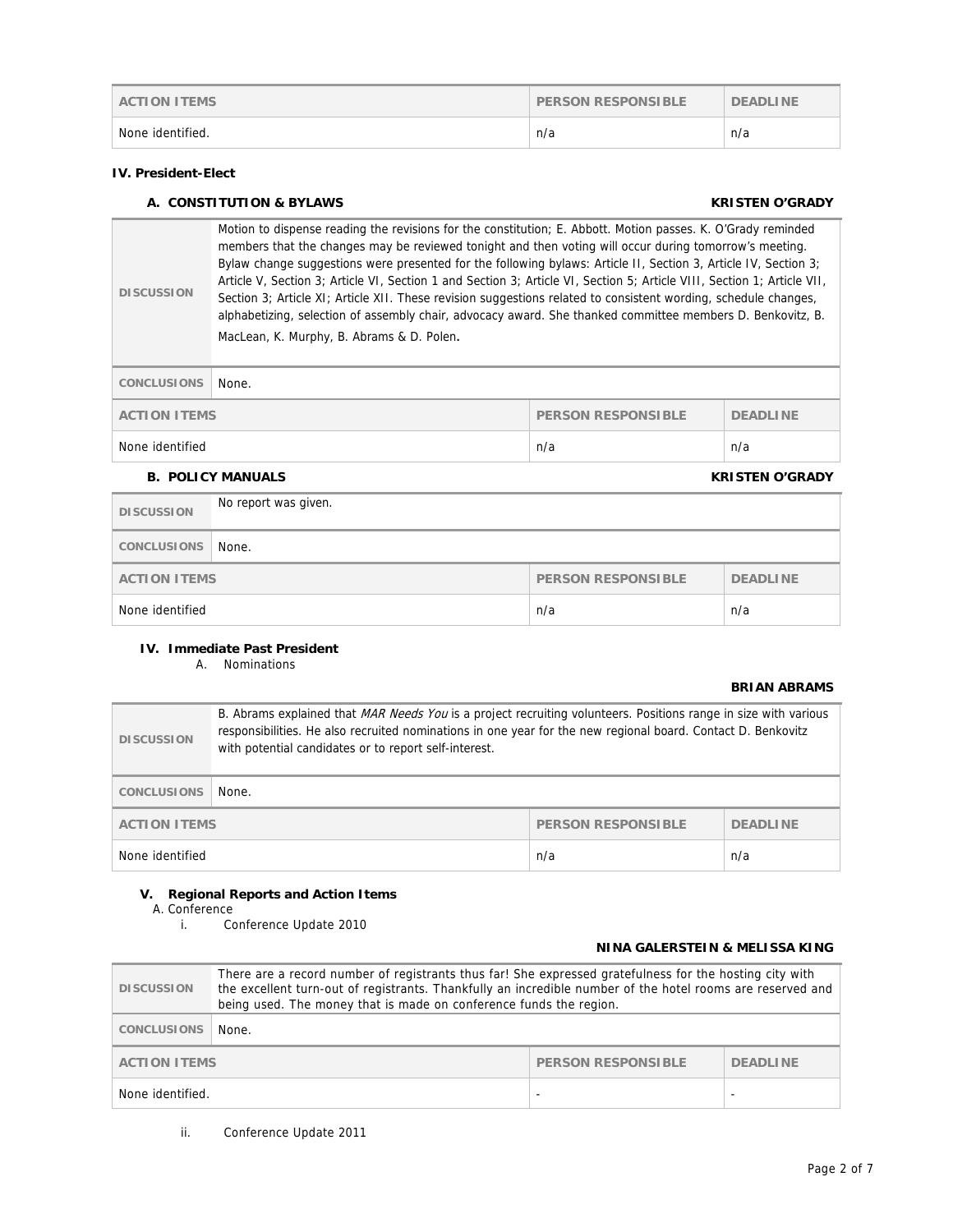#### **MELISSA KING**

| <b>DISCUSSION</b>                                                   | The next regional conference will be hosted in Saratoga Springs, NY - Hilton Hotel from March 31 <sup>st</sup> -April<br>2 <sup>nd</sup> chaired by B. MacLean. The room rates are \$119.00 per night. |  |  |  |
|---------------------------------------------------------------------|--------------------------------------------------------------------------------------------------------------------------------------------------------------------------------------------------------|--|--|--|
| CONCLUSIONS                                                         | The 2012 Conference will be hosted in Maryland – local therapists please contact M. King.                                                                                                              |  |  |  |
| <b>PERSON RESPONSIBLE</b><br><b>DEADLINE</b><br><b>ACTION ITEMS</b> |                                                                                                                                                                                                        |  |  |  |
| None identified.<br>-                                               |                                                                                                                                                                                                        |  |  |  |

#### **B. ASSEMBLY DEBORAH BENKOVITZ FOR GARY VERHAGEN**

| <b>DISCUSSION</b>                        | D. Polen is the out-going Assembly Chair and G. Verhagen is not in attendance. The Assembly Delegates'<br>Report was read for attendees. The AMTA Board of Directors met in February 2010 to continue work of<br>the previous board and orient new AMTA Board. The new position is regional president to the AMTA<br>Board. Piper will represent the regions. Other highlights include the exploration of dispersing regional<br>dues by an adhoc committee. The AMTA Website is being revised soon! This year we will celebrate sixty<br>years in Cleveland, OH for the AMTA Conference. Any ideas for the celebration of this anniversary contact<br>Marcia Humpel. The call for proposals is April 9, 2010. The regional presidents were solicited for<br>feedback about the development of new music therapy programs. The AMTA Bookstore has success in<br>addition to the donations of intellectual properties for published materials by member authors. Contact<br>Mary Adamack for more details. |                           |                 |
|------------------------------------------|-----------------------------------------------------------------------------------------------------------------------------------------------------------------------------------------------------------------------------------------------------------------------------------------------------------------------------------------------------------------------------------------------------------------------------------------------------------------------------------------------------------------------------------------------------------------------------------------------------------------------------------------------------------------------------------------------------------------------------------------------------------------------------------------------------------------------------------------------------------------------------------------------------------------------------------------------------------------------------------------------------------|---------------------------|-----------------|
| <b>CONCLUSIONS</b>                       | None.                                                                                                                                                                                                                                                                                                                                                                                                                                                                                                                                                                                                                                                                                                                                                                                                                                                                                                                                                                                                     |                           |                 |
| <b>ACTION ITEMS</b>                      |                                                                                                                                                                                                                                                                                                                                                                                                                                                                                                                                                                                                                                                                                                                                                                                                                                                                                                                                                                                                           | <b>PERSON RESPONSIBLE</b> | <b>DEADLINE</b> |
| None identified                          |                                                                                                                                                                                                                                                                                                                                                                                                                                                                                                                                                                                                                                                                                                                                                                                                                                                                                                                                                                                                           | n/a                       | n/a             |
| <b>MATTHEW PHILLIPS</b><br>C. Newsletter |                                                                                                                                                                                                                                                                                                                                                                                                                                                                                                                                                                                                                                                                                                                                                                                                                                                                                                                                                                                                           |                           |                 |

| <b>DISCUSSION</b>   | M. Phillips expressed gratitude to Lee Morris and Terry Bumantis as he is learning his new role. The |                           |                 |
|---------------------|------------------------------------------------------------------------------------------------------|---------------------------|-----------------|
|                     | newsletter recently transitioned to electronic forums. E-mail notification will now alert members of |                           |                 |
|                     | newsletters instead of mailed postcards. The hard work of webmaster Felice was also commended.       |                           |                 |
|                     | Feedback is welcomed!                                                                                |                           |                 |
| <b>CONCLUSIONS</b>  | Members were encouraged to send submissions for the next newsletter to M. Phillips.                  |                           |                 |
| <b>ACTION ITEMS</b> |                                                                                                      | <b>PERSON RESPONSIBLE</b> | <b>DEADLINE</b> |
| None identified     |                                                                                                      | n/a                       | n/a             |

#### **D.Government Relations**

#### **CAROL ANN BLANK**

| <b>DISCUSSION</b>                                | The Health Care Reform was recently passed in the country. C. Blank explained her regional role and<br>activities paired with MARAMTS GR Representative. If you would like more information contact her or<br>student representative, Elaine Vuong. She co-authored an article for Rx Music. |     |                 |
|--------------------------------------------------|----------------------------------------------------------------------------------------------------------------------------------------------------------------------------------------------------------------------------------------------------------------------------------------------|-----|-----------------|
| CONCLUSIONS                                      | If members know students interested in this topic then send their names to C. Blank.                                                                                                                                                                                                         |     |                 |
| <b>PERSON RESPONSIBLE</b><br><b>ACTION ITEMS</b> |                                                                                                                                                                                                                                                                                              |     | <b>DEADLINE</b> |
| None identified.                                 |                                                                                                                                                                                                                                                                                              | n/a | n/a             |

### **i. New York**

#### **CAROL ANN BLANK FOR DONNA POLEN**

| <b>DISCUSSION</b>   | D. Polen is thorough and distributes a list serv that people may benefit from joining. The State MH<br>Practioners' Meeting convened in February 2010. The NYCAT will host a workshop this summer in<br>Rochester, NY. E. Selesky shared that an e-mail from D. Hamilton related to new amendments that will<br>be posted next Wednesday. The updated information relates to unintended consequences that are<br>positive. This information will be discussed at the roundtable tomorrow at 1:45pm. |                           |                 |
|---------------------|-----------------------------------------------------------------------------------------------------------------------------------------------------------------------------------------------------------------------------------------------------------------------------------------------------------------------------------------------------------------------------------------------------------------------------------------------------------------------------------------------------|---------------------------|-----------------|
| <b>CONCLUSIONS</b>  | None.                                                                                                                                                                                                                                                                                                                                                                                                                                                                                               |                           |                 |
| <b>ACTION ITEMS</b> |                                                                                                                                                                                                                                                                                                                                                                                                                                                                                                     | <b>PERSON RESPONSIBLE</b> | <b>DEADLINE</b> |
| None identified.    |                                                                                                                                                                                                                                                                                                                                                                                                                                                                                                     | n/a                       | n/a             |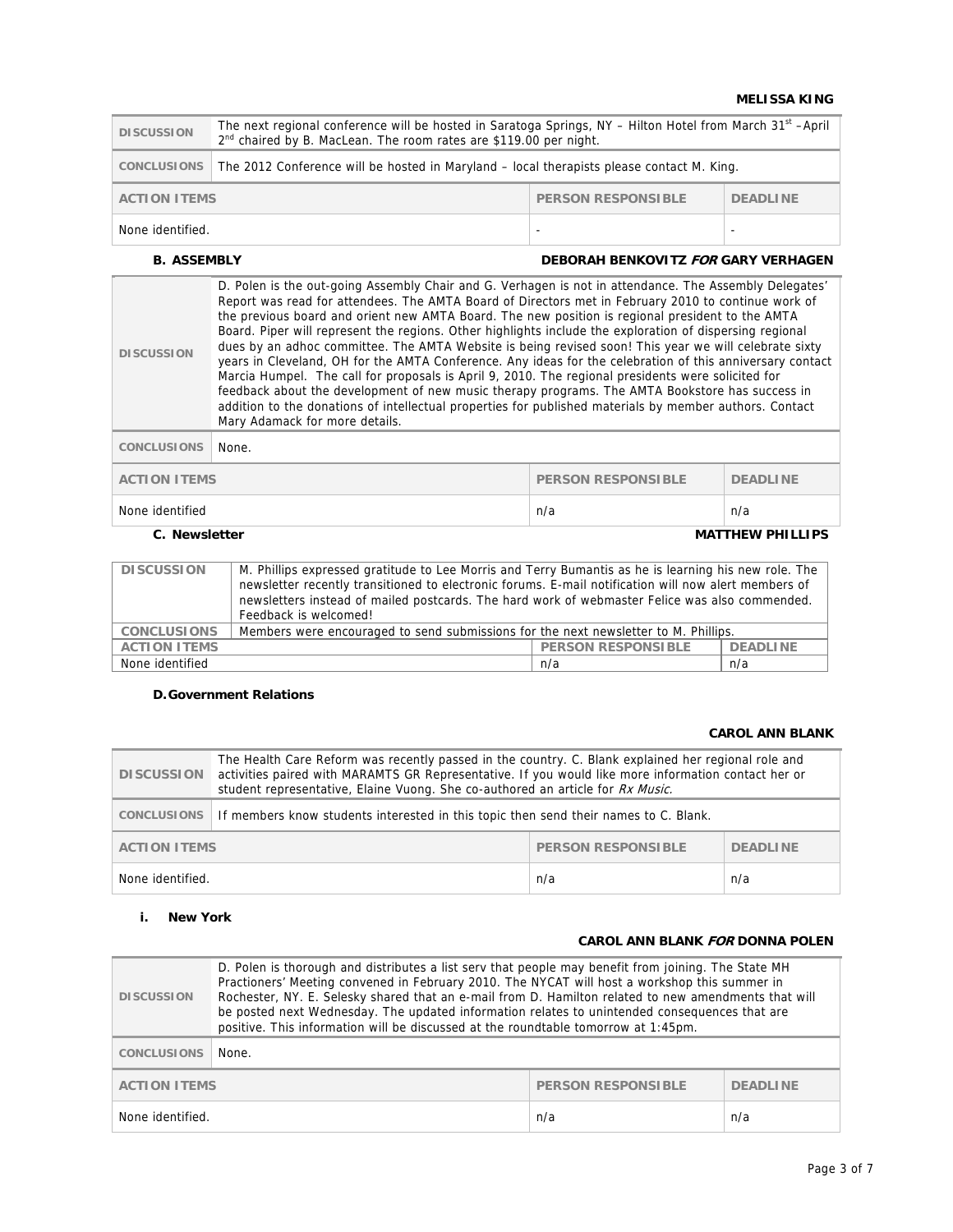## **II. PENNSYLVANIA VALERIE USCHOCK**

| <b>DISCUSSION</b>   | V. Uschock explained a change in the task force with two new members, Nicole Hahna and Caroline<br>Servinsky. The biggest project since October 2010 is the House Bill 1250. This title bill will soon be a<br>practice bill in the state. This bill is supposed to protect consumers specifically with psychotherapy in<br>individual work. Also the supervision hours decreased by 600 hours. For more details check the MARAMTA<br>Winter 2009 Newsletter. There will be a follow-up survey of members within PA to the survey completed<br>three years ago. There will be a legislative assistance from Rep. Matt Smith's office during this regional<br>conference. There was a nice proclamation from Mayor Luke Ravenstahl for the entire week as Music<br>Therapy Week in Pittsburgh, PA. |                                         |                 |
|---------------------|---------------------------------------------------------------------------------------------------------------------------------------------------------------------------------------------------------------------------------------------------------------------------------------------------------------------------------------------------------------------------------------------------------------------------------------------------------------------------------------------------------------------------------------------------------------------------------------------------------------------------------------------------------------------------------------------------------------------------------------------------------------------------------------------------|-----------------------------------------|-----------------|
| <b>CONCLUSIONS</b>  | None.                                                                                                                                                                                                                                                                                                                                                                                                                                                                                                                                                                                                                                                                                                                                                                                             |                                         |                 |
| <b>ACTION ITEMS</b> |                                                                                                                                                                                                                                                                                                                                                                                                                                                                                                                                                                                                                                                                                                                                                                                                   | <b>PERSON RESPONSIBLE</b>               | <b>DEADLINE</b> |
| None identified.    |                                                                                                                                                                                                                                                                                                                                                                                                                                                                                                                                                                                                                                                                                                                                                                                                   | n/a                                     | n/a             |
|                     | <b>III. NEW JERSEY</b>                                                                                                                                                                                                                                                                                                                                                                                                                                                                                                                                                                                                                                                                                                                                                                            | <b>KRISTEN O'GRADY FOR KATHY MURPHY</b> |                 |

| <b>PERSON RESPONSIBLE</b><br><b>ACTION ITEMS</b><br><b>DEADLINE</b> |  |
|---------------------------------------------------------------------|--|
|                                                                     |  |

|                     | DISCUSSION No updates were provided. |                           |                 |
|---------------------|--------------------------------------|---------------------------|-----------------|
| <b>CONCLUSIONS</b>  | None.                                |                           |                 |
| <b>ACTION ITEMS</b> |                                      | <b>PERSON RESPONSIBLE</b> | <b>DEADLINE</b> |
| None identified     |                                      | n/a                       | n/a             |

#### **E. Membership**

#### **GENE ANN BEHRENS**

| <b>DISCUSSION</b>   | There are currently 899 members within the first quarter of 2010. The greatest increase occurs prior to<br>the MARAMTA Conference. Within the region there are decreases in comparison with the prior year's<br>membership. The largest decrease is still within the student membership. She requested assistance<br>distributing a one-page flier she created to advertise reasons for students becoming AMTA Members. The<br>Membership Support Fund is available to pay for membership. The deadline is November 1st. The New<br>Professional Membership Packets are still being distributed and there were thirty new members. Next<br>year the new professionals will be recognized during the closing session instead of opening sessions<br>because of people's availabilities during local conference. School professors are reminded to encourage<br>students and interns to access application. Cards are continued to be distributed to members for<br>condolences, support, etc. A new flier was created to advertise membership to students. There will be<br>another call-a-thon this year. One of her future projects is receiving CMTE Credits for Podcasts and a<br>combined list of members with the assistance of Brigette Sutton, Regional Registration Chair. G. Behrens<br>expressed appreciation for serving members needs regionally and internationally through WFMT as North<br>America Representative. |                           |                 |
|---------------------|-----------------------------------------------------------------------------------------------------------------------------------------------------------------------------------------------------------------------------------------------------------------------------------------------------------------------------------------------------------------------------------------------------------------------------------------------------------------------------------------------------------------------------------------------------------------------------------------------------------------------------------------------------------------------------------------------------------------------------------------------------------------------------------------------------------------------------------------------------------------------------------------------------------------------------------------------------------------------------------------------------------------------------------------------------------------------------------------------------------------------------------------------------------------------------------------------------------------------------------------------------------------------------------------------------------------------------------------------------------------------------------------------------------------------------------|---------------------------|-----------------|
| <b>CONCLUSIONS</b>  | Any potential volunteers that are mature members may contact G. Behrens. Provide details to G. Behrens<br>related to members' accomplishments, celebrations, etc.                                                                                                                                                                                                                                                                                                                                                                                                                                                                                                                                                                                                                                                                                                                                                                                                                                                                                                                                                                                                                                                                                                                                                                                                                                                                 |                           |                 |
| <b>ACTION ITEMS</b> |                                                                                                                                                                                                                                                                                                                                                                                                                                                                                                                                                                                                                                                                                                                                                                                                                                                                                                                                                                                                                                                                                                                                                                                                                                                                                                                                                                                                                                   | <b>PERSON RESPONSIBLE</b> | <b>DEADLINE</b> |
| None identified     |                                                                                                                                                                                                                                                                                                                                                                                                                                                                                                                                                                                                                                                                                                                                                                                                                                                                                                                                                                                                                                                                                                                                                                                                                                                                                                                                                                                                                                   | n/a                       | n/a             |

#### **F. PUBLIC RELATIONS**

#### **MEGHAN HINMAN**

**DISCUSSION** The Exhibit Hall portrays the new slideshow created for conference usages. New pictures are requested<br>with prepara outboiration. Additionally there is a music there will discuss the conference heat hately with proper authorization. Additionally there is a music therapy display within the conference host hotel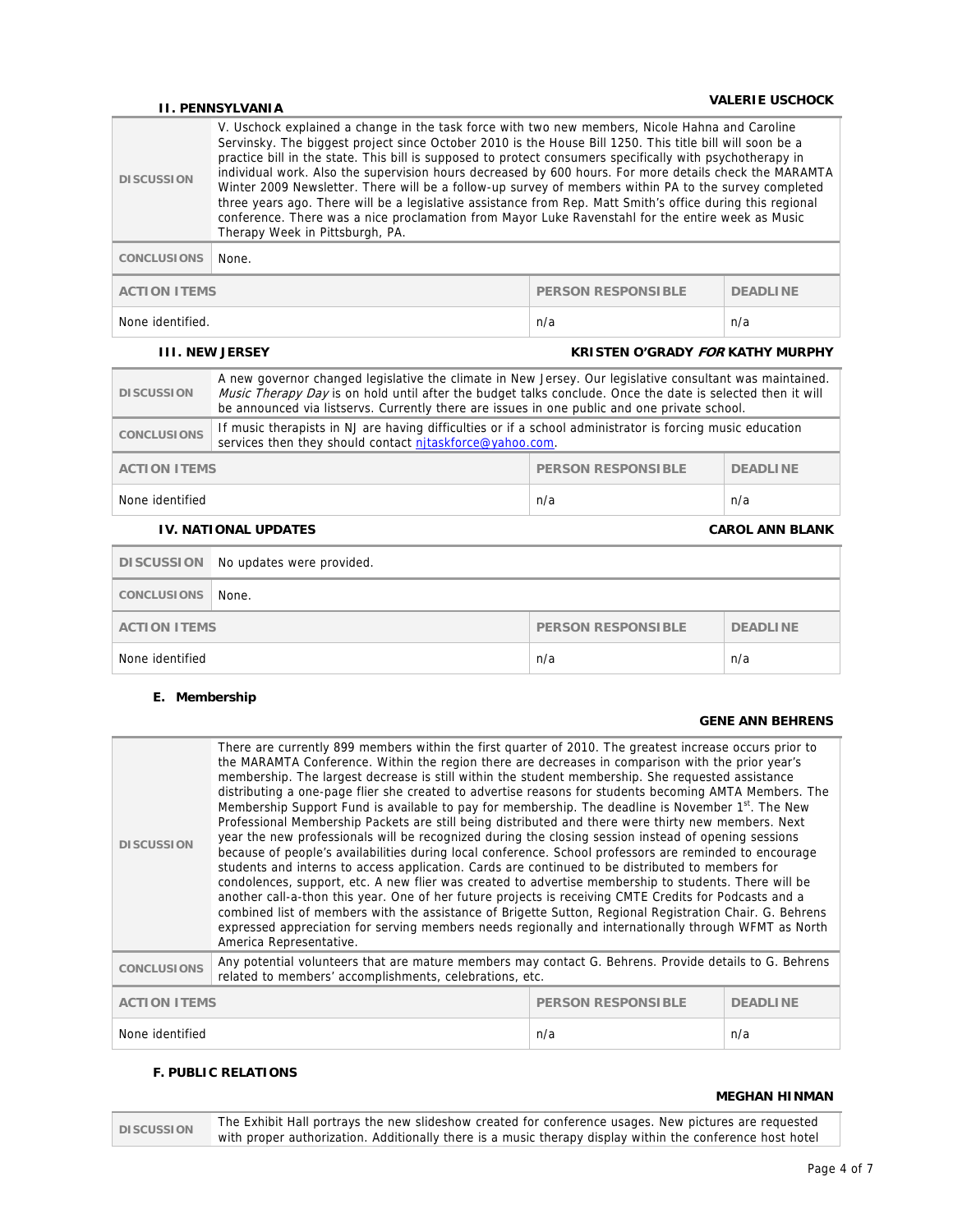|                                                  | to educate other quests. The AMTA PR & Employment Committee will present a session in Cleveland, OH<br>during the AMTA Conference about advertising. The MARAMTA Website has a page for requesting<br>brochures. Additionally there is an electronic version of a presentation titled "What Is Music Therapy?" |                 |     |
|--------------------------------------------------|----------------------------------------------------------------------------------------------------------------------------------------------------------------------------------------------------------------------------------------------------------------------------------------------------------------|-----------------|-----|
| <b>CONCLUSIONS</b>                               | Any other feedback or potential volunteers may contact M. Hinman.                                                                                                                                                                                                                                              |                 |     |
| <b>PERSON RESPONSIBLE</b><br><b>ACTION ITEMS</b> |                                                                                                                                                                                                                                                                                                                | <b>DEADLINE</b> |     |
| None identified                                  |                                                                                                                                                                                                                                                                                                                | n/a             | n/a |

Motion to move remaining agenda to tomorrow; N. Galerstein. Motion passes. Door prizes were distributed by Bonnie Buzzard. Recess at 6:51pm.

The meeting reconvened at 5:00pm on March 26, 2010.

### **G.STUDENT AFFIARS**

#### **SUE HADLEY**

| <b>DISCUSSION</b>   | S. Hadley provided details about scholarship winners and fundraiser items. J. Arture introduced MAR<br>Passages Conference "Your Stepping Stone" for new professionals and upperclassmen or equivalency<br>students. More information is available online and within conference folders. |                    |                 |
|---------------------|------------------------------------------------------------------------------------------------------------------------------------------------------------------------------------------------------------------------------------------------------------------------------------------|--------------------|-----------------|
| <b>CONCLUSIONS</b>  | Members were encouraged to share details about the 2010 MAR Passages Conference with students,<br>supervisees, etc.                                                                                                                                                                      |                    |                 |
| <b>ACTION ITEMS</b> |                                                                                                                                                                                                                                                                                          | PERSON RESPONSIBLE | <b>DEADLINE</b> |
| None identified     |                                                                                                                                                                                                                                                                                          | n/a                | n/a             |

#### **H.Academic Program Approval**

#### **EVELYN SELESKY**

| <b>DISCUSSION</b>   | E. Selesky talked about improving internship programs. There will be new guidelines for distant learning.<br>J. Creagen was asked to directly e-mail program directors. There was a revision to the Advanced<br>Competencies. There was a roundtable discussion of the Academic Internship Approval Committee and<br>the clinical training people connected with educators. |                           |                 |
|---------------------|-----------------------------------------------------------------------------------------------------------------------------------------------------------------------------------------------------------------------------------------------------------------------------------------------------------------------------------------------------------------------------|---------------------------|-----------------|
| <b>CONCLUSIONS</b>  | None.                                                                                                                                                                                                                                                                                                                                                                       |                           |                 |
| <b>ACTION ITEMS</b> |                                                                                                                                                                                                                                                                                                                                                                             | <b>PERSON RESPONSIBLE</b> | <b>DEADLINE</b> |
| None identified     |                                                                                                                                                                                                                                                                                                                                                                             | n/a                       | n/a             |

#### **I. CONTINUING EDUCATION**

#### **TRACY SOUHRADA**

| <b>DISCUSSION</b>   | During conference there are eleven, successful CMTEs and 1 institute with over 200 registrants. In<br>preparation for 2011 MARAMTA Conference consider providing CMTE Course in Saratoga Springs, NY.<br>There is a variety of material in the trainings. All CMTE Presenters will receive a stipend for time and<br>energies preparing materials. T. Souhrada offered to help with new presenters. There will be training on<br>April 12th at the Elizabeth Ann Seton Center in New York, City related to music therapy and disorders. The<br>Scope of Practice and Provider Manual from CMTE will be revised and available soon on the website.<br>There is a charge to provide greater accountability with post-testing at the conclusion of a CMTE Course. |                           |                 |
|---------------------|----------------------------------------------------------------------------------------------------------------------------------------------------------------------------------------------------------------------------------------------------------------------------------------------------------------------------------------------------------------------------------------------------------------------------------------------------------------------------------------------------------------------------------------------------------------------------------------------------------------------------------------------------------------------------------------------------------------------------------------------------------------|---------------------------|-----------------|
| <b>CONCLUSIONS</b>  | None.                                                                                                                                                                                                                                                                                                                                                                                                                                                                                                                                                                                                                                                                                                                                                          |                           |                 |
| <b>ACTION ITEMS</b> |                                                                                                                                                                                                                                                                                                                                                                                                                                                                                                                                                                                                                                                                                                                                                                | <b>PERSON RESPONSIBLE</b> | <b>DEADLINE</b> |
| None identified     |                                                                                                                                                                                                                                                                                                                                                                                                                                                                                                                                                                                                                                                                                                                                                                | n/a                       | n/a             |

## **J. INTERNATIONAL RELATIONS**

#### **FLOSSIE IERARDI**

|  | F. Ierardi provided details about the 13 <sup>th</sup> Annual World Federation of Music Therapy Conference to be |                                                                                                          |  |
|--|------------------------------------------------------------------------------------------------------------------|----------------------------------------------------------------------------------------------------------|--|
|  | <b>DISCUSSION</b>                                                                                                | held in Korea. www.musictherapy2011.org has more information for submitting proposals due in August,     |  |
|  |                                                                                                                  | 2010. There are ten complimentary student registrations available for applicants. There was a networking |  |
|  |                                                                                                                  | luncheon at the recent AMTA Conference with nine countries represented. One of the committee tasks is    |  |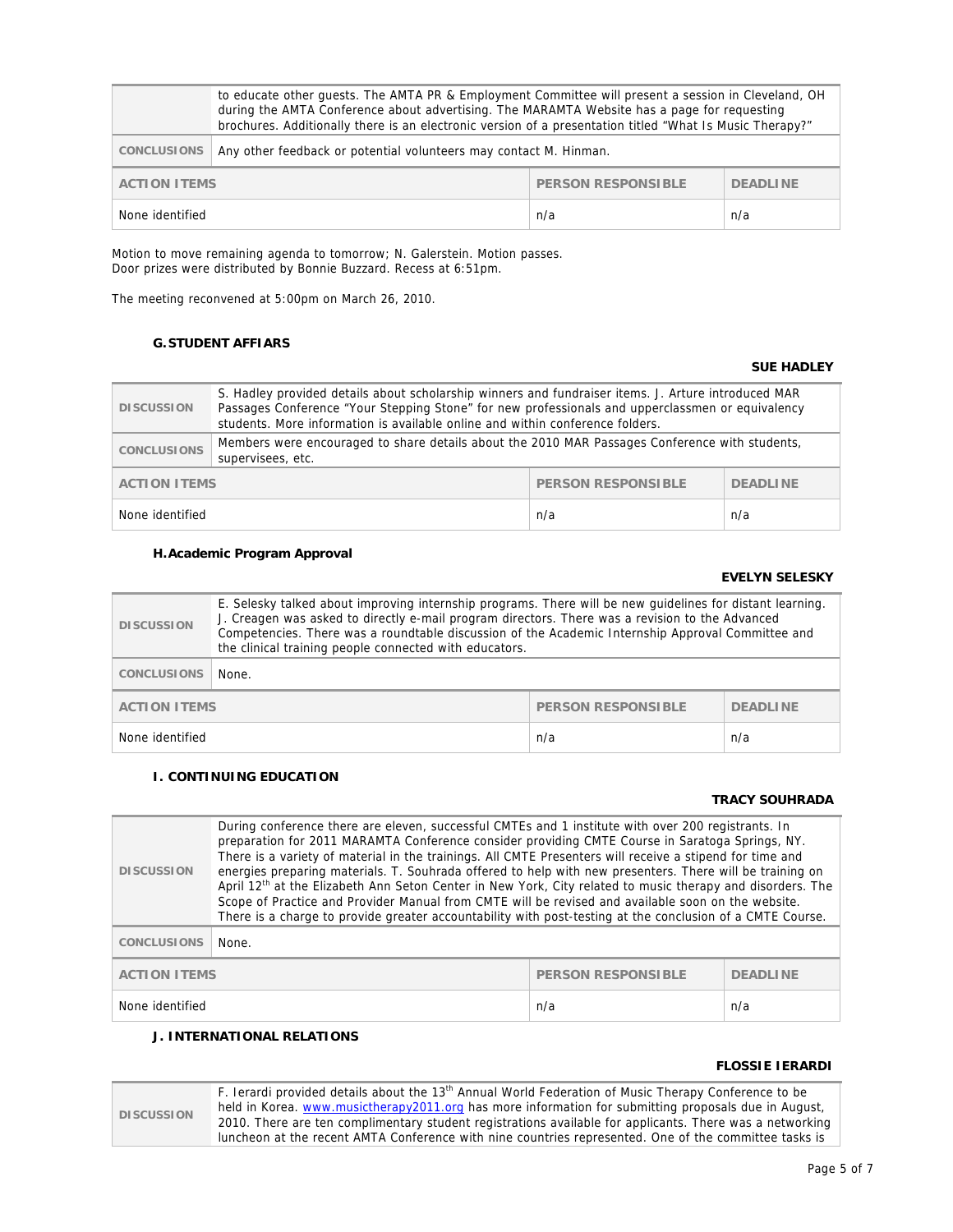|                                                                     | to send international experiences to F. Ierardi for announcement within <i>Music Therapy Matters</i> and<br>regional electronic newsletter. Another task is to submit proposals relating to clinical work with people<br>whose native or first language is not English. D. Benkovitz shared that the Korean Conference she<br>attended as the 10 <sup>th</sup> National Conference was neatly organized. |     |     |
|---------------------------------------------------------------------|----------------------------------------------------------------------------------------------------------------------------------------------------------------------------------------------------------------------------------------------------------------------------------------------------------------------------------------------------------------------------------------------------------|-----|-----|
| <b>CONCLUSIONS</b>                                                  | None.                                                                                                                                                                                                                                                                                                                                                                                                    |     |     |
| <b>PERSON RESPONSIBLE</b><br><b>ACTION ITEMS</b><br><b>DEADLINE</b> |                                                                                                                                                                                                                                                                                                                                                                                                          |     |     |
| None identified                                                     |                                                                                                                                                                                                                                                                                                                                                                                                          | n/a | n/a |

### **K. RESEARCH**

#### **ANTHONY MEADOWS**

| <b>DISCUSSION</b>                                                   | No report was given. |     |     |
|---------------------------------------------------------------------|----------------------|-----|-----|
| <b>CONCLUSIONS</b>                                                  | None.                |     |     |
| <b>PERSON RESPONSIBLE</b><br><b>DEADLINE</b><br><b>ACTION ITEMS</b> |                      |     |     |
| None identified.                                                    |                      | n/a | n/a |

### **L. INTERNSHIP APPROVAL**

### **TERRI MCMANUS**

| <b>DISCUSSION</b>                                | There are changed national roster internship training regulations. For example regional representatives<br>must receive evaluations prior to the AMTA Office. A "sufficient amount of time" is redefined as one year.<br>Additionally "an internship director's responsibility includes apprising applicants and academic advisors<br>legal affiliation agreement's criminal background checks and drug screenings." There is a list serv<br>available for people wanting to communicate with other internship supervisors. AMTA Website has a link<br>to join list serv for internship supervisors via Career, educations, and trainings. Lastly, the acceptance<br>letter must be CC'd to regional representative. |                 |     |
|--------------------------------------------------|----------------------------------------------------------------------------------------------------------------------------------------------------------------------------------------------------------------------------------------------------------------------------------------------------------------------------------------------------------------------------------------------------------------------------------------------------------------------------------------------------------------------------------------------------------------------------------------------------------------------------------------------------------------------------------------------------------------------|-----------------|-----|
| <b>CONCLUSIONS</b>                               | None.                                                                                                                                                                                                                                                                                                                                                                                                                                                                                                                                                                                                                                                                                                                |                 |     |
| <b>PERSON RESPONSIBLE</b><br><b>ACTION ITEMS</b> |                                                                                                                                                                                                                                                                                                                                                                                                                                                                                                                                                                                                                                                                                                                      | <b>DEADLINE</b> |     |
| None identified                                  |                                                                                                                                                                                                                                                                                                                                                                                                                                                                                                                                                                                                                                                                                                                      | n/a             | n/a |

#### **M. FINANCES**

#### **ELAINE ABBOTT**

| <b>DISCUSSION</b>                                | This year the region budgeted to spend over \$50,000. Within the operating budget we have<br>approximately \$10,000. The bad news is that the Vanguard Account only grossed approximately \$100 in<br>dividends. The Financial Committee amended the budget via conference call and the EB approved the<br>next year's fiscal year balance of approximately \$82,000. |                 |     |
|--------------------------------------------------|-----------------------------------------------------------------------------------------------------------------------------------------------------------------------------------------------------------------------------------------------------------------------------------------------------------------------------------------------------------------------|-----------------|-----|
| <b>CONCLUSIONS</b>                               | None.                                                                                                                                                                                                                                                                                                                                                                 |                 |     |
| <b>PERSON RESPONSIBLE</b><br><b>ACTION ITEMS</b> |                                                                                                                                                                                                                                                                                                                                                                       | <b>DEADLINE</b> |     |
| None identified                                  |                                                                                                                                                                                                                                                                                                                                                                       | n/a             | n/a |

### **X. VOTE ON CONSTITUION & BYLAWS**

#### **KRISTEN O'GRADY & DEBBIE BENKOVITZ**

|                   | Motion to dispense reading of changes of constitution and vote as a block of revisions; E. Abbott. The<br>rationale is that they are largely grammatical changes. Motion passes.<br>Motion to consider separately Article VI, Section 5 and Article VII, Section 3 and dispense from reading<br>the remaining articles and vote on the remaining articles as a block; E. Abbott. No discussion; motion |
|-------------------|--------------------------------------------------------------------------------------------------------------------------------------------------------------------------------------------------------------------------------------------------------------------------------------------------------------------------------------------------------------------------------------------------------|
| <b>DISCUSSION</b> | passes.<br>Article VI, Section V – K. Brennan read the current and proposed bylaw relating to the new fiscal year<br>following the election. The rational was for succession of terms that may facilitate increase ease of<br>transition. No discussion. Motion passes. The current and proposed changes to Article VII, Section 3 was                                                                 |
|                   | read aloud related to the appointment of a Delegate appointed to be Assembly Chair. The rational was to<br>bring consistency to the placement and description of the position, and to insure a smooth transition                                                                                                                                                                                       |